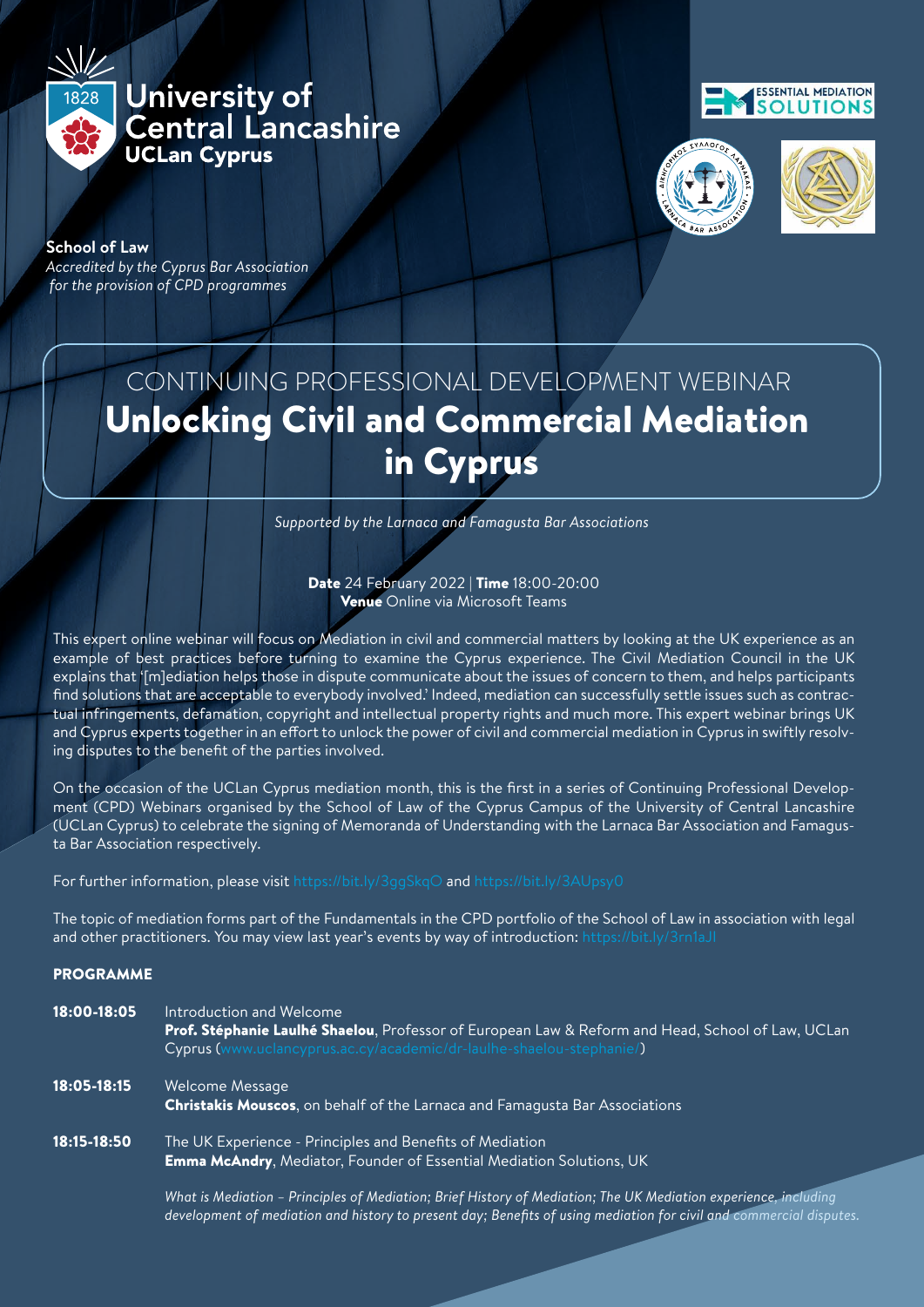### The Cyprus Experience

Chaired by Professor Stephanie Laulhe Shaelou

18:50-19:15

Law 159(I)/2012).

į

Demetris Kallenos, Advocate, Partner, Andreou, Hji Christofis L.L.C, Executive Member of the Cyprus Arbitration and Mediation Centre

and the new CPR Rules; Some suggestions, including ADR contract clauses.

 $A$  overview of the Cyprus legal and regulatory mediation framework with practical input focusing  $\mathcal{L}$ 

Dr Nevi Agapiou, Lecturer in International Commercial Law and Dispute Resolution, School of Law,

Cyprus legal reforms and mediation, including 2018 Consultation proposals regarding Law 159(I)/2012)

This computation is free and open to the general public, subject to prior registration. However, it is primarily aimed at legal professionals namely, Advocates, judges, trainee Advocates, law students, as well as other professionals and civil servants, other public servants and journalists in the Republic of Cyprus, the EU and the wider world. The Webinar may also

The Expert Webinar will be recorded and disseminated publicly subject to the Policies of UCLan Cyprus, including its Privacy and GDPR Policy (https://www.uclancyprus.ac.cy/data-protection-policy/). Consent from participants will be sought. Recordings and any related materials will be published on the University's website. Each speaker and participant will take part for educational purposes in an educational setting. Accordingly, what each participant will provide verbally, electronically or otherwise must not

For more Information on the Expert Webinar please contact **Dr Nevi Agapiou** at **nagapiou@uclan.ac.uk**

**Registration is free, but essential**. To register to attend the Expert Webinar, **[please click here](https://www.uclancyprus.ac.cy/wp-content/uploads/2022/02/Event_Unlocking-Mediation-Consent-Form_FINAL_24FebFill.pdf)**

and return the consent form to **lawacademy@uclancyprus.ac.cy** (+357 24 694068)

#### SPEAKER BIOS



#### **MCANDRY**

EMMA

be accepted or interpreted as either legal advice or any other form of advice.

Emma is the Founder and Director of Essential Mediation Solutions and Axi the Civil Mediation Council (CMC). She is a full-time mediator and mediat practiced as a commercial litigator for an international law firm, so she i of mediation over litigation. She then became a law lecturer for 15 years. attaining the level of 'Reader in Mediation'. During this time, she successful Centre for Mediation and Mediation Clinic at UCLan, while ally and internationally. She has a decade of experience in condu

in a large variety of disputes including: Contractual issues, Debt, Society, Boundary, Tre Business, Commercial, Community, Neighbourhood and more. Emma also has extensive acted as an in-house gatekeeper, assessing disputes appropriate for mediation and a mediating team disputes from several participants to whole departments. She is part a variety of Universities and Councils. Emma is extremely skilled at training others to hundreds of mediators, including internationally; delegates have travelled from Nigeria, the Bahamas, Mauritius, Cyprus, South Africa, America and Germany to be trained by Emma. She has also delivered mediation training abroad as well as online. Whilst a law lecturer, Emma trained students for National and International Mediation Competitions who went on to enjoy great successes with multiple wins. She is a member of the international AMATI (Association of Mediation Assessors, Trainers and Instructors), invited due to her training experience. Emma also trains practicing mediators in Continuing Professional Development and in Workplace Mediation Conversion, to enable them to expand their offerings. Emma has been welcomed to share her knowledge at numerous national and international conferences, on BBC Radio and has authored several published articles. She was asked to co-Chair the online international AMATI conference in 2020 and 2021. In recognition of her expertise, Emma has been awarded Mediation Expert of the UK of 2020 and 2021 by the Global Advisory Experts. She was shortlisted as Best Trainer in mediation in the UK National Mediation Awards 2020 and won the Best Trainer of the Year in the UK from the Corporate Global Awards in 2021. With an infectious passion for mediation, you will find Emma to be very approachable and supportive, whilst highly skilled and capable.